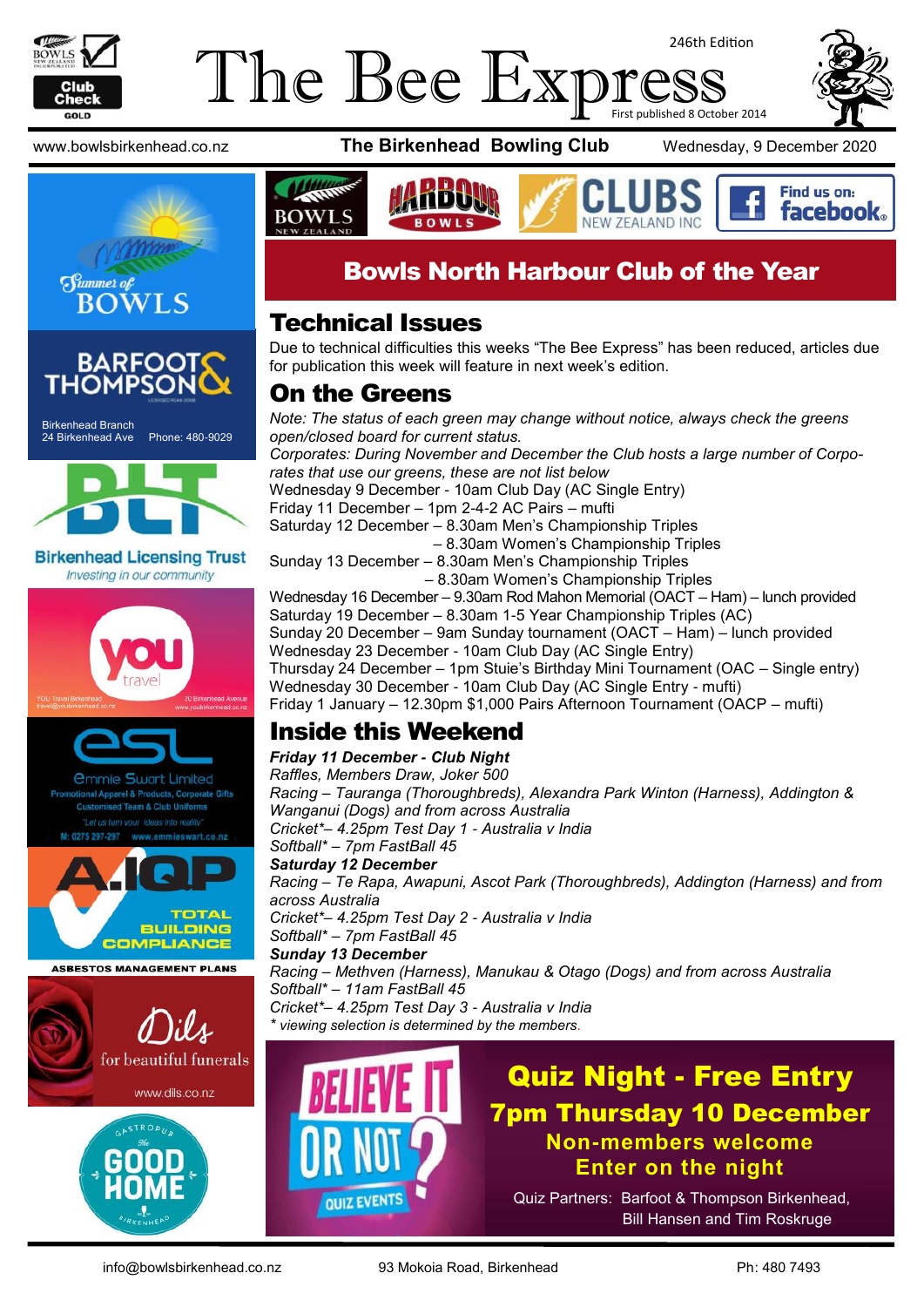www.bowlsbirkenhead.co.nz **The Birkenhead Bowling Club** Wednesday, 9 December 2020





**HEELS ON** 

155 Wairau Road ph: 444 5756 www.wheelsonwairau.co.nz











2 Rangatira Road, Birkenh

### **Sunday Ham Tournament** (Open AC Triples) **Sunday 20 December Ham Prizes + others Lunch provided** Proudly supported by **NEW WORLD** Birkenhead

#### Twenty-six and Four

All good things must come to an end and the ham and salmon raffles that have been on sale at the bar will end with twenty-six ham and four salmon raffles on Wednesday 16 December. Remaining six ham and two salmon raffles are all on sale.

Both raffles are two dollars per number, per raffle. The ham raffle is one draw while the salmon raffle is two draws and each raffle is limited to 50 numbers. Raffles are drawn the Friday after they are sold out. Drawn during the club membership draw time slot. Winning raffles may be collected after 5pm Wednesday 16 December from Birkenhead Bowling Club. Any raffles remaining and not drawn this Friday will be drawn Wednesday 16 December.

#### Results to date:

- **Ham Raffles (1 draw):** Raffle 1 - #36 Warren Lush Raffle 2 - #21 Emmie Swart Raffle 3 - #33 Logan Smith Raffle 4 - #38 Mick Moodie Raffle 5 - #19 Shona Chambers Raffle 6 - #10 Vaughan Henderson<br>Raffle 7 - #17 Terry Moverley Raffle 8 - #21 Emmie Swart Raffle 7 - #17 Terry Moverley Raffle 8 - #21 Emmie Swart<br>Raffle 9 - # 7 AmvKim Weston Raffle 10 - # 40 Evan Thomas Raffle 9 - # 7 AmvKim Weston Raffle 11 - #34 Raymond Munce Raffle 12 - #28 Logan Smith Raffle 13 - #42 Michelle Raffle 14 - #43 Don Martin Raffle 15 - #45 Mike Pugh Raffle 16 - #35 Graeme Norton Raffle 17 - #14 Craig Moverley Raffle 18 - #19 Peter Svendsen Raffle 19 - *On sale now* Raffle 20 - *On sale now* Raffle 21 - *On sale now* Raffle 22 - *On sale now* Raffle 23 - *On sale now* Raffle 24 - *On sale now* Raffle 25 - *On sale now* Raffle 26 - *On sale now* **Salmon Raffles (2 draws):** Raffle S3 - *On sale now*
- 

Raffle S1 - #15 Terry Moverley & #41 Graeme Norton

- Raffle S2 #43 Rachel Jones & #46 Nigel Drew
- Raffle S4 *On sale now*

**BOWLS 15 - 19 February 2021** Z MASTERS Headquarters - Birkenhead **Enter Now! Entries close in 7 Days**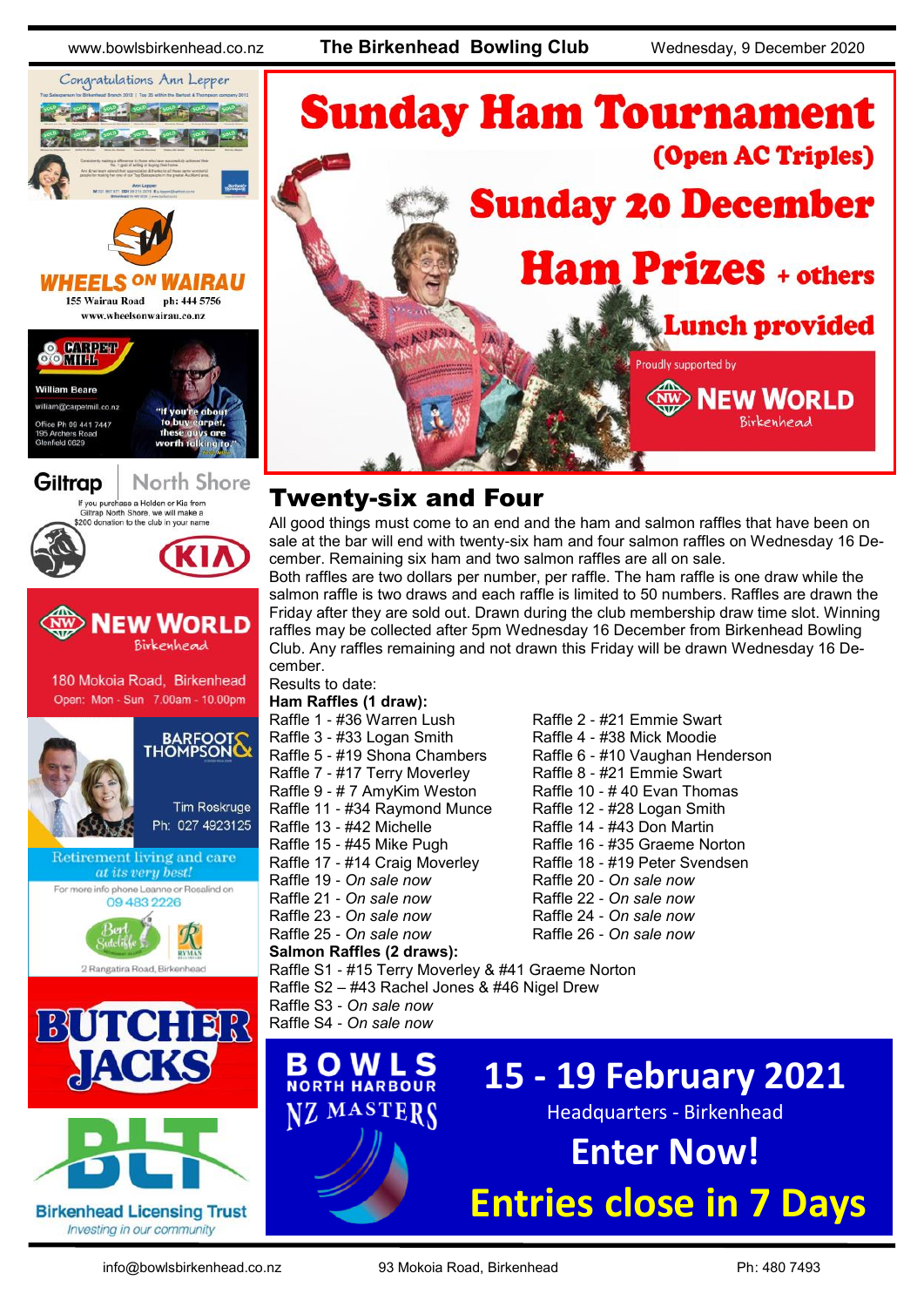

#### Men's Championship Triples Women's Championship Triples

Start 8.30am Saturday 12 December Entries close 5pm Thursday 10 December

#### Masters Partner Required

Glenn Olsson is looking for a partner for the Bowls North Harbour NZ Masters Men's Pairs 2021. If Glenn's name doesn't sound familiar to you he is the guy that play with Judi Farkash in last February's Masters. If Glenn sounds like your man contact John Croy (027 4844991) for further information and Glenn's contact details.

#### Chances Getting Better

Just in time for Christmas, the Joker 500 is down to 14 cards to choose from today, Wednesday. Every card has a cash prize but only one has the \$500 cash. On sale today at the Club from 4pm for today's draw, only \$1 per number, drawn just after 6pm. Joker 500 available each Wednesday and Friday.

#### Battle of the Bridge

By Lindsay Knight

#### *Reproduced from BNH website*

There were many closely fought contests, but North Harbour had to concede overall superiority to its Auckland opponents in the 2020 edition of bowls' Battle of the Bridge. Auckland men won the premier one and two competition 18-10 at Browns Bay and in the women's premier one and two at Mairangi Bay Auckland prevailed 16-12.

But the women's singles in particular proved just how close Harbour came to success, with two players, Elaine McClintock, losing just 21-20 to Auckland's well performed and vastly experienced Karen Hema and Anne Dorreen 21-19 to another strong player in Lisa Prideaux.

Despite dropping the opening fours matches 0-4, Harbour's women in both divisions recovered well in the pairs to have the scores tied up at 6-all going into the singles round. Auckland's men side was bolstered by the sudden appearance in its ranks of the celebrated and often controversial Gary Lawson.

Most of his long and mainly distinguished career has been with his native Canterbury and Wellington and he last appeared with the Auckland centre almost 30 years ago. He quickly made his Auckland return a significant one by skipping Jamie Hill, Taylor Horn

and veteran Mike Bradshaw to an emphatic 20-9 fours win over a solid Harbour four skipped by Randall Watkins.

That, though, was offset by a decisive loss by Lawson in the pairs to Graham Skellern and Peter Nathan and then in the singles Lawson was fully extended, winning only 21-19 over Nathan.

While a disappointing outcome Harbour did have the consolation of being up against some powerful Auckland line-ups which were a blend of international experience in the shape of Lawson and Hill with some up-and-coming talent in the likes of Horne and Aiden Takarua.

And seasoned players like Hema and Prideaux in the women's teams had the support of promising youngsters in Paris Baker, Kimberley Hemingway and Ashleigh Jeffcoat. Harbour also had a disappointing close result in the one-to-five representative matches played at the Blockhouse Bay. In the men's event Harbour drew the games only missing out on the points differential and the women lost by one game.

#### **Housie! - Thursday 17 December Caller: Kevin "Scratchy" George Cash Prizes First Game 7pm Housie** Further info ph: 0275 297297, Entry restricted to 18 years and over *Housie! the third Thursday in the month*

info@bowlsbirkenhead.co.nz 93 Mokoia Road, Birkenhead Ph: 480 7493